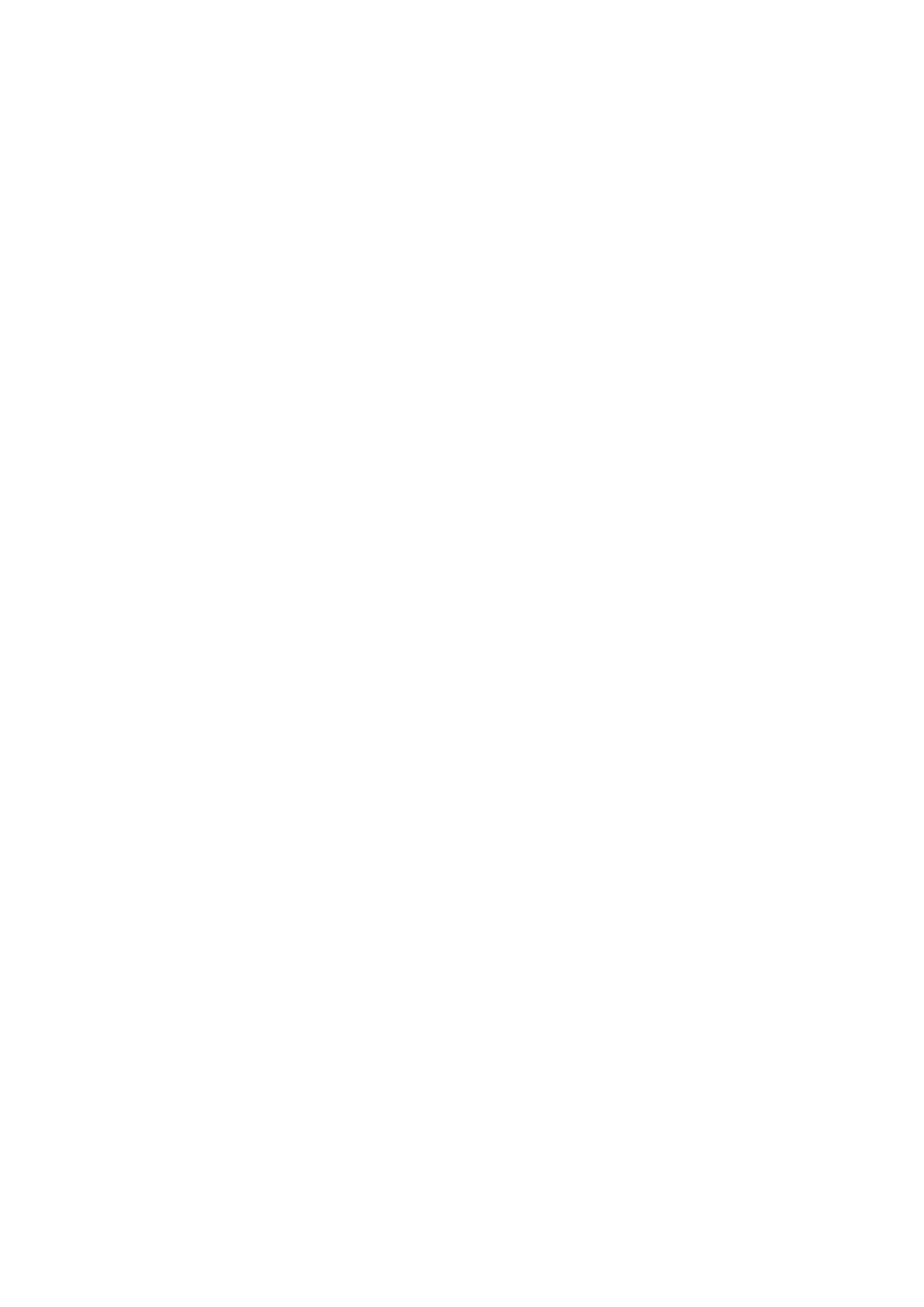# **Contents**

If you require this document in an alternative format, such as large print, please email is skills@ed.ac.uk.

Copyright © IS 2014

Permission is granted to any individual or institution to use, copy or redistribute this document whole or in part, so long as it is not sold for profit and provided that the above copyright notice and this permission notice appear in all copies.

Where any part of this document is included in another document, due acknowledgement is required.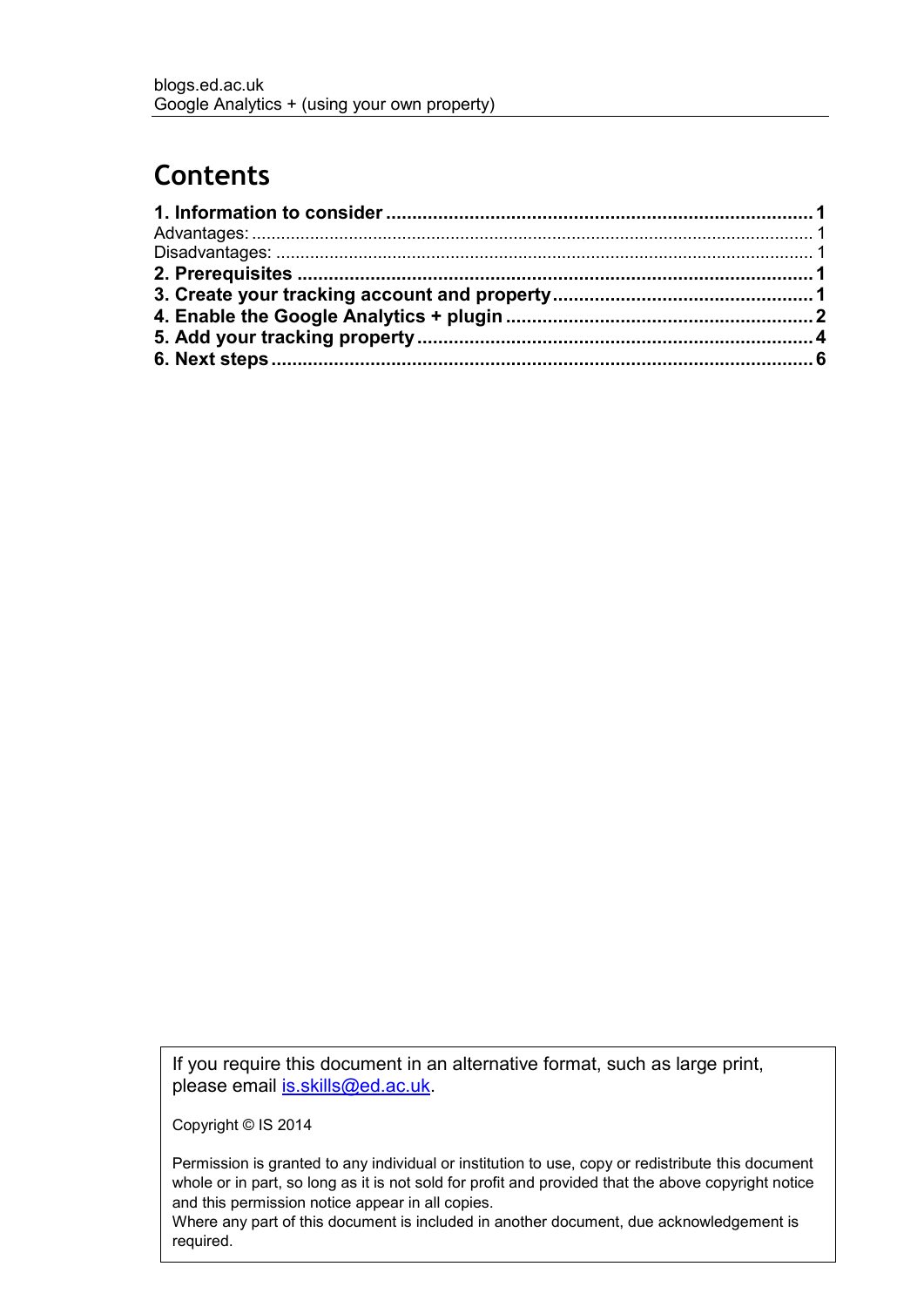### <span id="page-3-0"></span>**1. Information to consider**

Using your own tracking code has some advantages and disadvantages to using using the University tracking code:

### <span id="page-3-1"></span>**Advantages:**

- You have total control over how your Google Analytics account is configured, and you can add or remove additional users as needed.
- You have access to all features in the Google Analytics interface.
- High likelihood that visitor data will be more accurate.

### <span id="page-3-2"></span>**Disadvantages:**

 You will not be able to receive University support with using the Google Analytics service or interface.

### <span id="page-3-3"></span>**2. Prerequisites**

#### **To utilise the University-provided Google Analytics account:**

- You need to have (or have access to) a free Google account o [You can create a Google account on the Google website](https://myaccount.google.com/intro)
- You need to be an administrator on the blog that you want to add the analytics property to. If you are not an administrator, you need to contact the person who owns the blog.
- **It is highly recommended** that you complete the Google Analytics training course provided by the University
	- o [Information about the University-provided Google Analytics training](https://www.ed.ac.uk/information-services/website-publishing/training-support/courses/google-analytics)

If you have already created a property, [please go to section 4.](#page-4-0)

# <span id="page-3-4"></span>**3. Create your tracking account and property**

Once you have created your Google Account, you will need to create a Google Analytics account in Google Analytics for the data to be fed in to.

#### **To create a new Analytics account and property:**

- Navigate to the Google Analytics service: o <http://analytics.google.com/>
- If you are logged in to your Google account, you will go straight to the Analytics interface. Otherwise, you will be prompted to sign in.
- In the lower-left corner, locate the "Admin" link, as pictured below:

|          | <b>Discover</b> |  |
|----------|-----------------|--|
| $\alpha$ | Admin           |  |

Click on the blue "Create Account" button.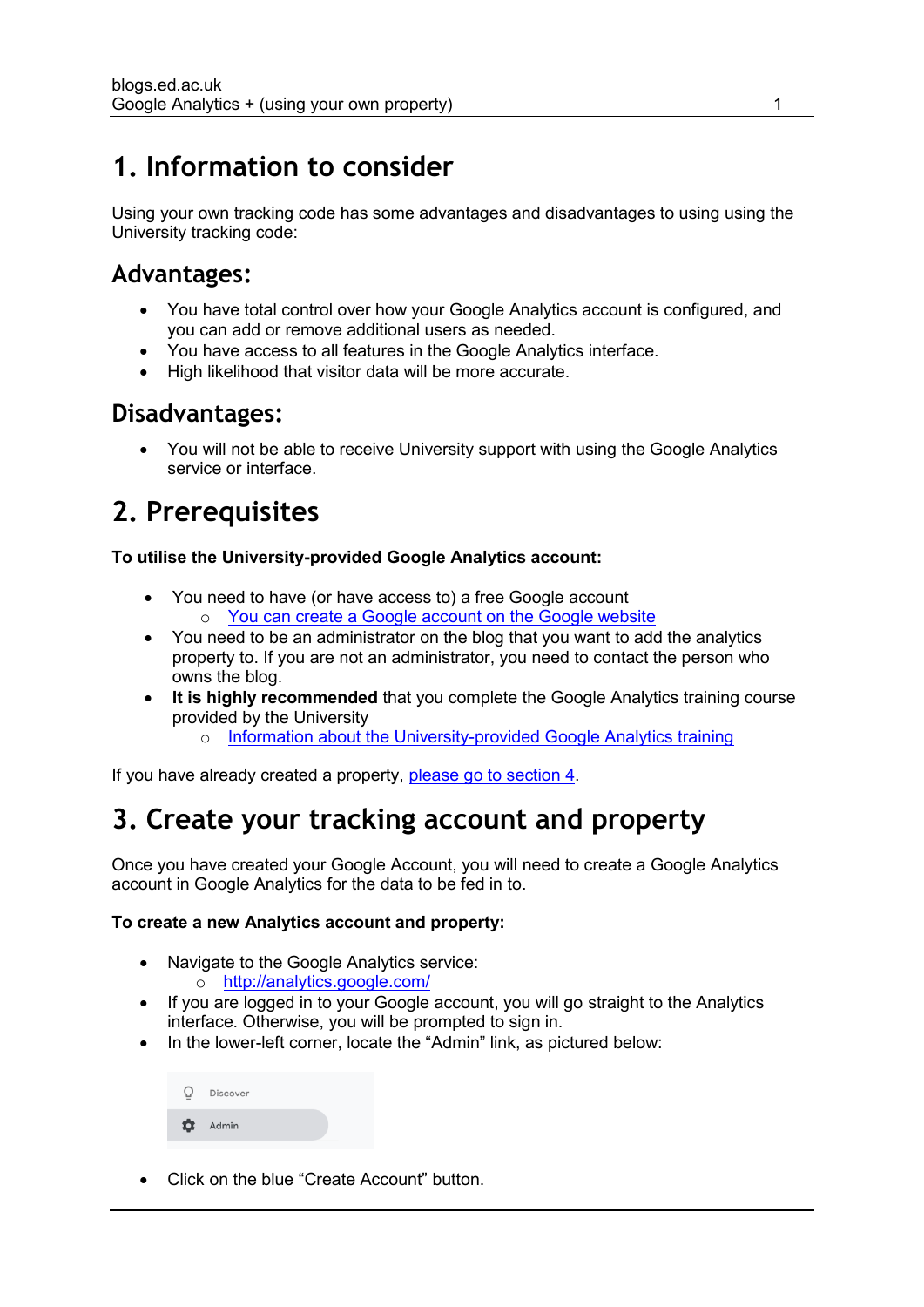- Supply the following information:
	- o "What would you like to track?" -> choose "Website"
	- o "Account name" -> type the name of your blog
	- o "Website name" -> type the name of your blog again
	- o "Website URL" -> type the full blogs.ed.ac.uk/yourblog URL
		- Ensure it starts with the https:// and not http:// choice
	- o "Industry Category" -> whichever is relevant to your blog
	- o "Reporting Time Zone" -> set to GMT
	- o "Data Sharing Settings" -> recommended you disable all.
	- o The form should look similar to the image below, with your own details:

| Website                                                                |                            | Mobile app |  |  |
|------------------------------------------------------------------------|----------------------------|------------|--|--|
| Setting up your account                                                |                            |            |  |  |
| <b>Account Name</b><br>Accounts can contain more than one tracking ID. |                            |            |  |  |
| My blog                                                                |                            |            |  |  |
| Setting up your property                                               |                            |            |  |  |
|                                                                        |                            |            |  |  |
|                                                                        |                            |            |  |  |
| My blog                                                                |                            |            |  |  |
|                                                                        |                            |            |  |  |
| <b>Website Name</b><br><b>Website URL</b><br>https:// $\sqrt{ }$       | blogs.ed.ac.uk/my-blog-url |            |  |  |
| <b>Industry Category</b>                                               |                            |            |  |  |
| Jobs and Education +                                                   |                            |            |  |  |

- Once all fields are populated, click the blue "Get Tracking ID" button in the bottom-left of the page.
- The next page will then display your full tracking ID, please note down this number or copy it to your clipboard.

| <b>Tracking ID</b>        | <b>Status</b>                                                                                     |
|---------------------------|---------------------------------------------------------------------------------------------------|
| UA-137907139-1            | No data received in past 48 hours. Learn more                                                     |
| <b>Website Tracking</b>   |                                                                                                   |
| Global Site Tag (gtag.js) |                                                                                                   |
|                           | This is the Global Site Tag (gtag.js) tracking code for this property. Copy and paste this coo    |
|                           | Tag on your page, simply add the <i>config</i> line from the snippet below to your existing Globa |

#### **All done for this step**

[Please continue to section 5.](#page-5-0)

### <span id="page-4-0"></span>**4. Retrieve a previously created tracking ID**

If you have an existing Google Analytics account and have already created a tracking ID, you can retrieve the previously created tracking ID.

#### **To retrieve a previously created tracking ID:**

- Navigate to the Google Analytics service:
	- o <http://analytics.google.com/>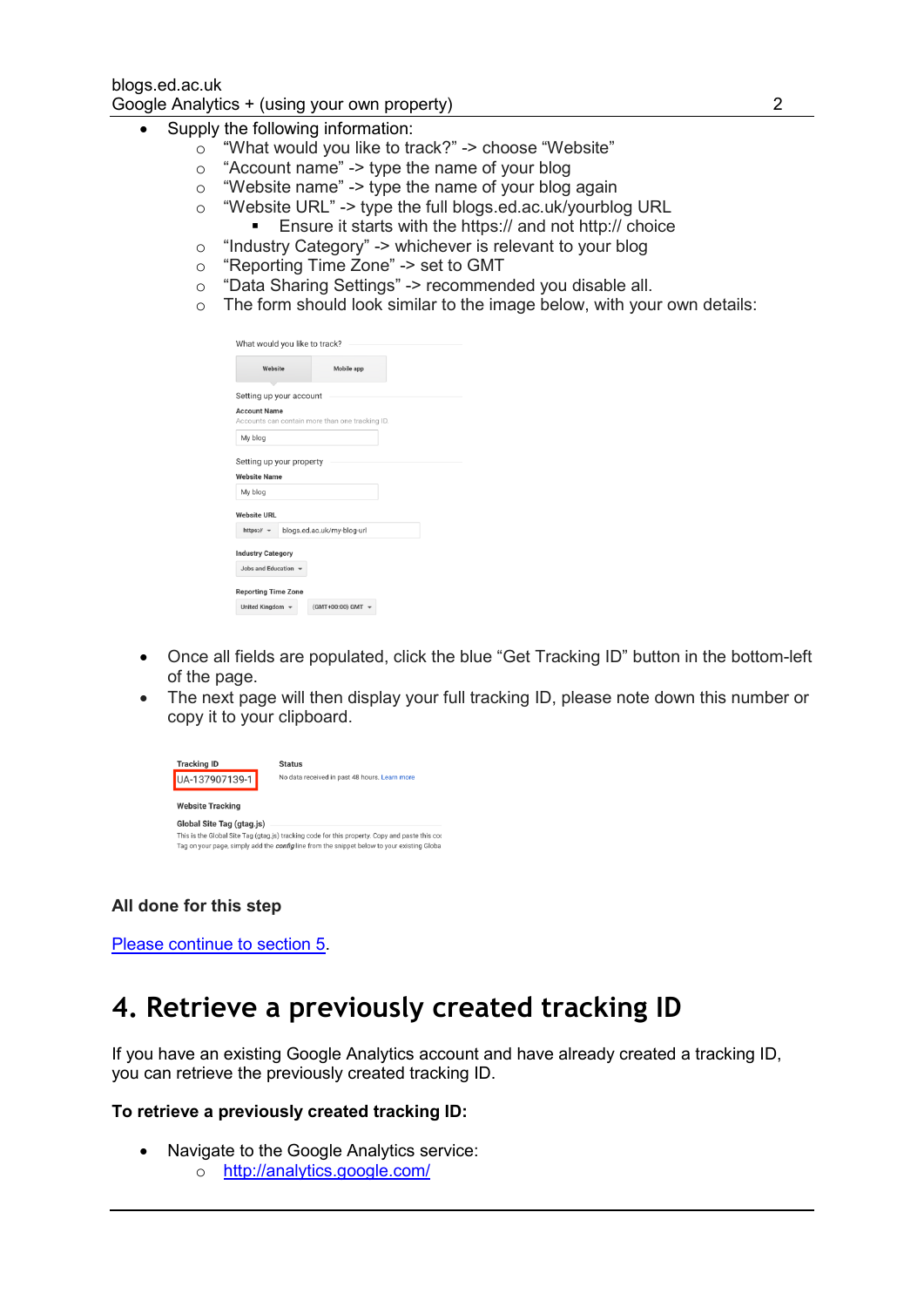- If you are logged in to your Google account, you will go straight to the Analytics interface. Otherwise, you will be prompted to sign in.
- In the lower-left corner, locate the "Admin" link, as pictured below:

|   | $Q$ Discover |  |
|---|--------------|--|
| ☆ | Admin        |  |

• In the left-most column, under the small "Account" heading, click on the drop-down and a list of all of your properties will be displayed. Select your blog from the list.

| Account + Create Account              |  |
|---------------------------------------|--|
| Q Select Account                      |  |
| -------<br><b>STATE OFFICE A REAL</b> |  |
| To The                                |  |
| My blog                               |  |
| τ                                     |  |
|                                       |  |
| 24 Accounts                           |  |

 Under the "Property" heading, locate the "Tracking Info" section, click to expand it and then choose "Tracking Code".

| Property  | <b>Create Property</b>   |  |
|-----------|--------------------------|--|
| My blog   |                          |  |
|           | <b>Property Settings</b> |  |
|           | User Management          |  |
| $\langle$ | Tracking Info            |  |
|           | <b>Tracking Code</b>     |  |
|           | Data Collection          |  |

You will then see your tracking ID displayed in the upper-left.

| <b>Tracking ID</b>        | <b>Status</b>                                                                                                                                                                                |
|---------------------------|----------------------------------------------------------------------------------------------------------------------------------------------------------------------------------------------|
| UA-137907139-1            | No data received in past 48 hours. Learn more                                                                                                                                                |
| <b>Website Tracking</b>   |                                                                                                                                                                                              |
| Global Site Tag (gtag.js) | This is the Global Site Tag (gtag.js) tracking code for this property. Copy and paste this coo<br>Tag on your page, simply add the config line from the snippet below to your existing Globa |

### <span id="page-5-0"></span>**5. Enable the Google Analytics + plugin**

Once you have your tracking code, we need to enable the Google Analytics + plugin. As the plugin is an opt-in plugin on the service, please follow these instructions to enable it.

#### **To enable the plugin:**

- Navigate to the blogs.ed homepage, and log in with your EASE credentials
- Go to your blog's WordPress Dashboard
- In the left-hand menu, locate and select the "Plugins" item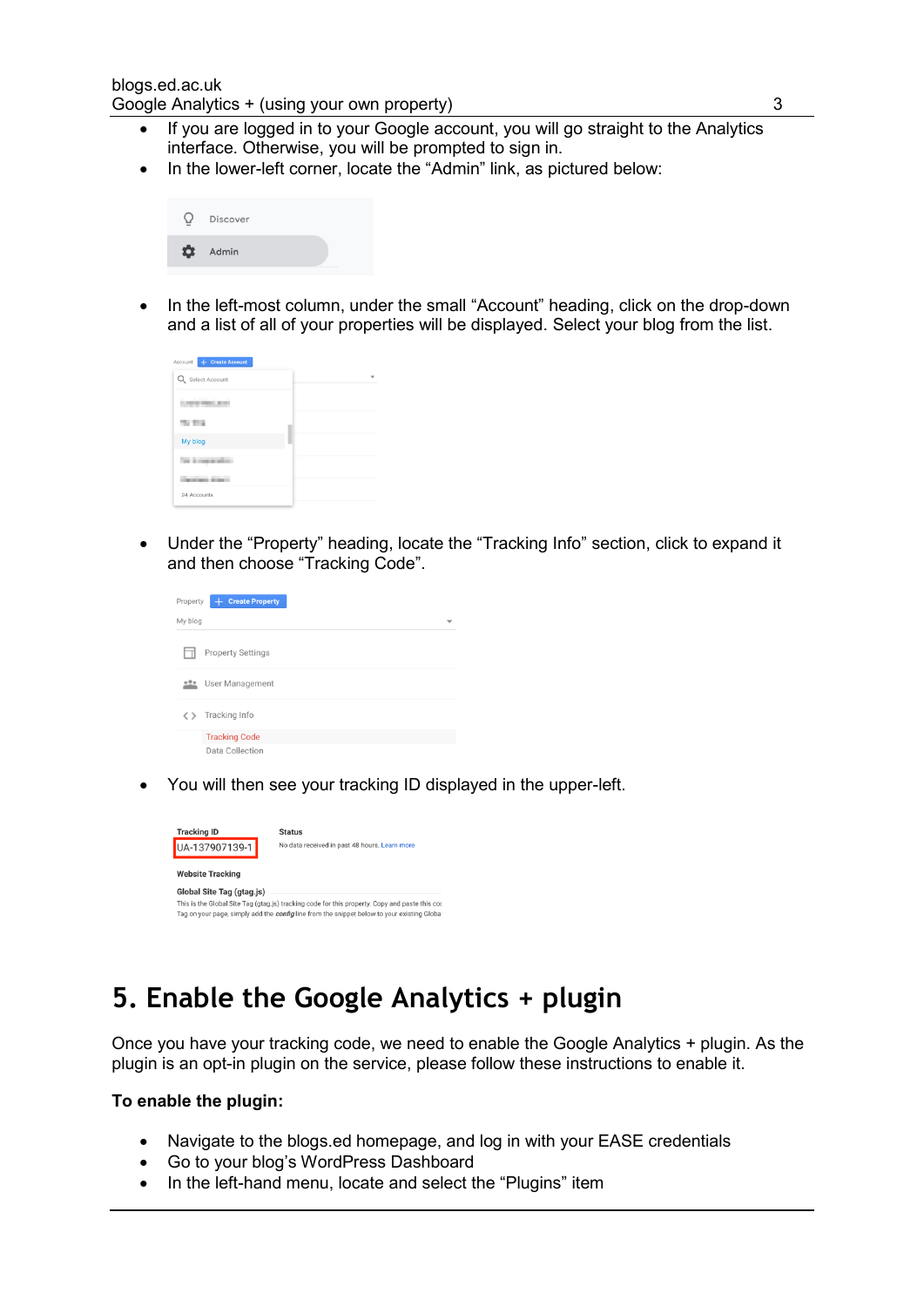- On the plugins page, scroll down and locate the "Google Analytics +" row.
- Select the "Activate" link under the title, pictured and highlighted below:



Plugin activated.

# <span id="page-6-0"></span>**6. Add your tracking property**

Once the Google Analytics + plugin has been enabled, you need to add your tracking code to the settings page.

#### **To add the property to the settings:**

• In your blog's WordPress Dashboard, locate the "Settings" menu and select "Google Analytics, pictured below:

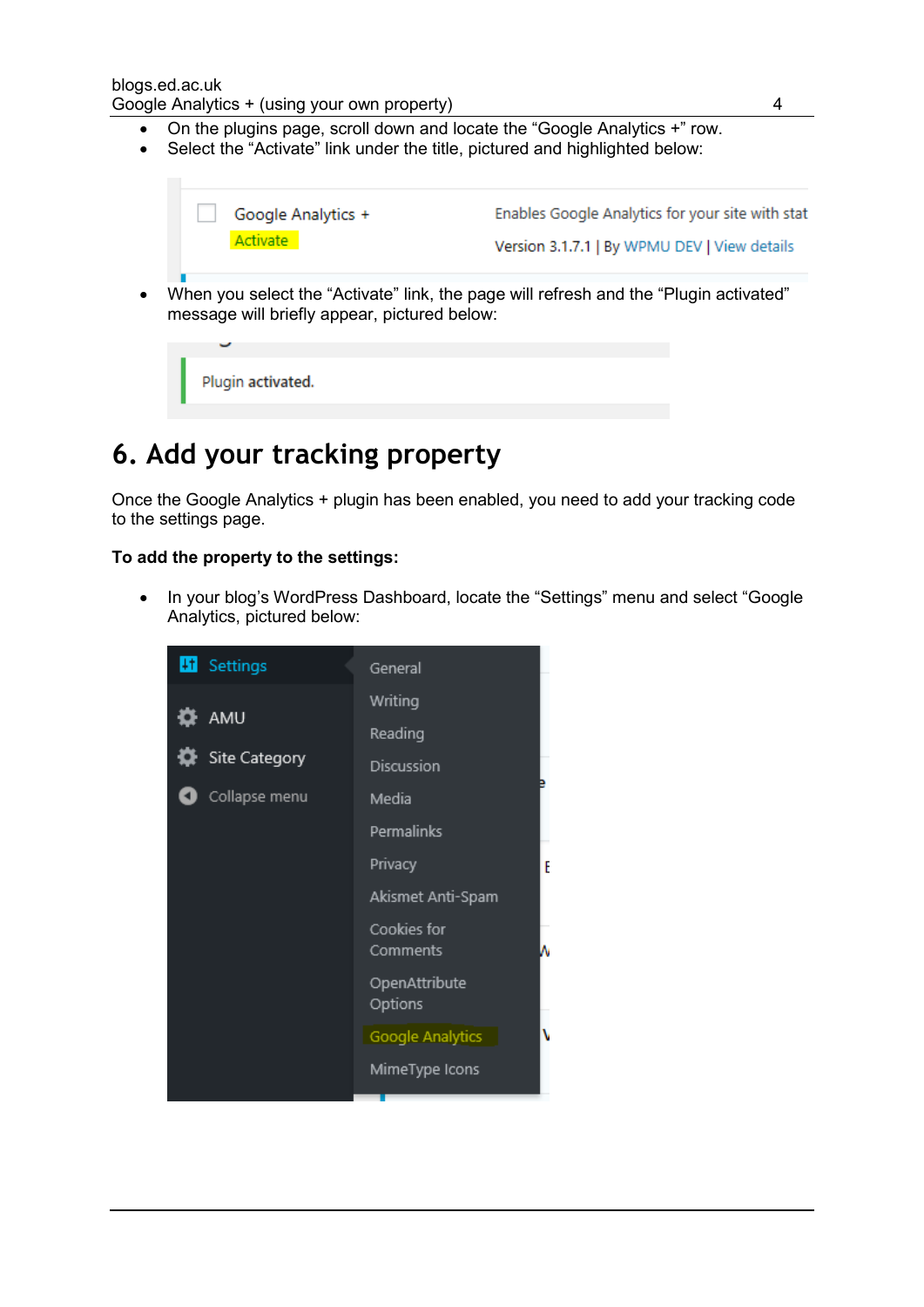#### blogs.ed.ac.uk Google Analytics + (using your own property) 6 5

| 41<br>Settings         | General                  |   |
|------------------------|--------------------------|---|
|                        | Writing                  |   |
| AMU                    | Reading                  |   |
| <b>W</b> Site Category | Discussion               |   |
| Collapse menu          | Media                    |   |
|                        | Permalinks               |   |
|                        | Privacy                  | F |
|                        | Akismet Anti-Spam        |   |
|                        | Cookies for<br>Comments  |   |
|                        | OpenAttribute<br>Options |   |
|                        | Google Analytics         |   |
|                        | MimeType Icons           |   |
|                        |                          |   |
|                        |                          |   |
| <b>H</b> Settings      | General                  |   |
|                        | Writing                  |   |
| <b>DE</b> AMU          | Reading                  |   |
| <b>W</b> Site Category | Discussion               |   |
| Collapse menu          | Media                    |   |
|                        | Permalinks               |   |
|                        | Privacy                  | E |
|                        | Akismet Anti-Spam        |   |
|                        | Cookies for<br>Comments  |   |
|                        | OpenAttribute<br>Options |   |
|                        | Google Analytics         |   |

**Please note**, the items in this list may appear different to you, depending on if other plugins are enabled.

 On the Google Analytics settings page, locate the "Site Tracking Code" field and insert your properties tracking code.